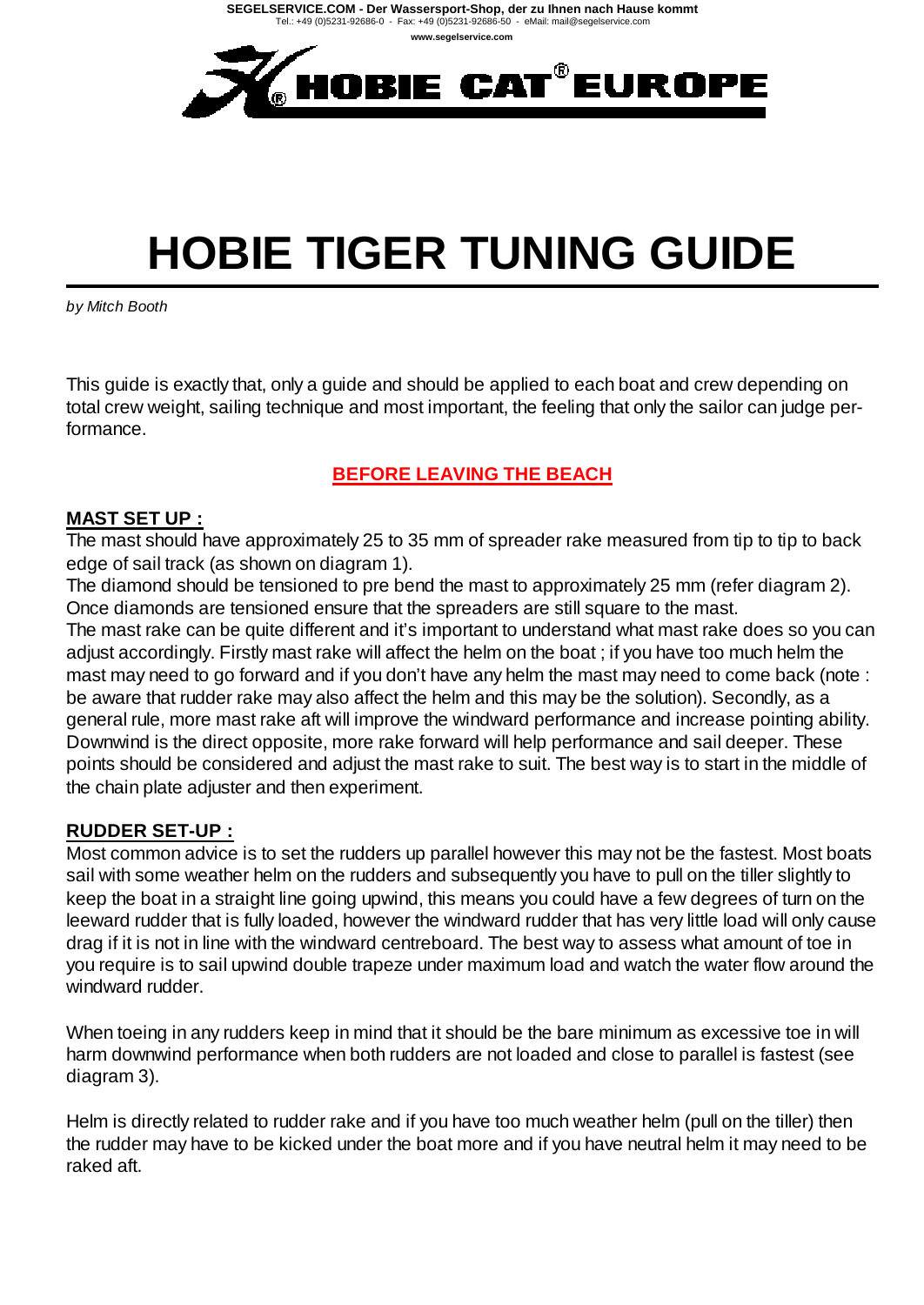# **Hobie Tiger**

## **Mast spreader rake**



#### **Mast pre-bend**



#### **Rudder set up**



Sight one rudder straight and the other at the forestay bridle.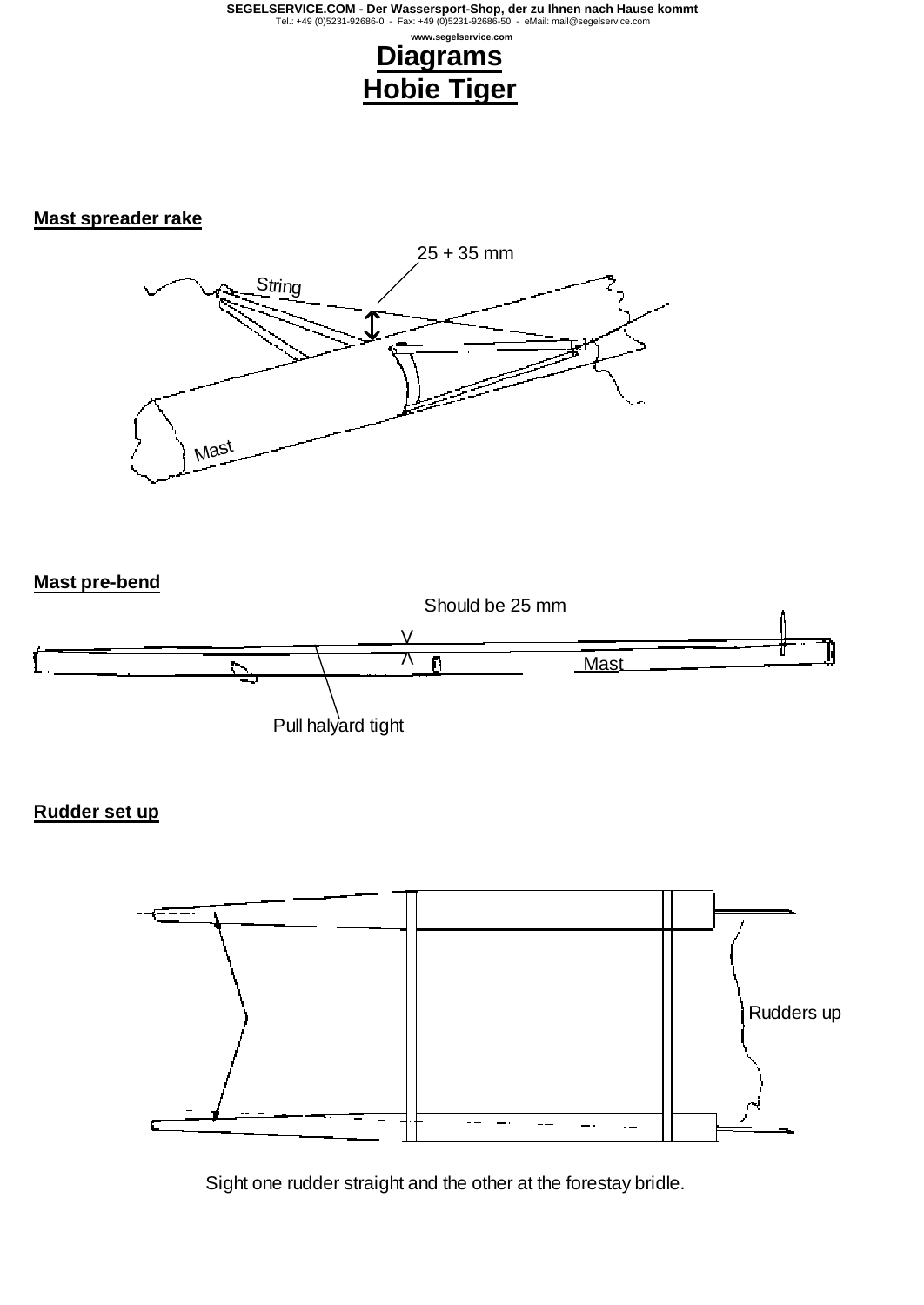The main battens supplied should be of top racing quality and designed to suit the sail. The most critical battens are the top 2 because of the sail'' profile and these you may wish to experiment with if you have an extra heavy or light crew combination.

When rigging, the battens should be tied firmly but not overly tight. The sail cloth is extremely strong and does not stretch like older style cloths therefore the tension should remain constant whilst sailing.

#### **JIB :**

After hoisting the jib it is important to adjust the luff tension accurately as you will not be able to while sailing. The luff tension should vary quite a lot depending on wind strength. If the wind is very light then the luff tension should be soft, it doesn't really matter even if you have some small wrinkles in the luff under 10 knots of wind. As the wind increases so should the luff tension.

#### **SPINNAKER :**

It's important to check all lines when rigging the spinnaker and ensure that everything is led properly. If the wind is not too strong it's good to hoist the spinnaker on the beach before sailing to double check.

#### **RIG TENSION :**

A lot of people set the rig tension the same for all conditions. On a rotating rig it is important to remember that as the mast rotates the leeward shroud is bearing against the leeward side of the mast. This can create problems when you try to over rotate downwind and in particular in light wind when there is no assistance from the sail to push the mast. We all know that the leeward shroud goes slack while going upwind even in moderate wind so all rig tension is doing is holding the mast slightly more vertical. I recommend very loose rig tension in light winds under 8 knots and slowly increasing as the wind does (loose means that the wire is straight not flopping while on the beach).

#### **FINAL PREPARATION :**

Ensure all shackles, screws and bolts have been tightened and most important tape the areas of the boat that carry rings and that the spinnaker may pass over either when hoisting or gybing. Check trapeze gear adjustments, jib and main sheet cleat angles, tie a knot in the traveller line to prevent the car hitting the stopper, put the bungs in and go for it.

#### **ON WATER PREPARATION AND TUNING**

It's important to allow yourself enough time before racing to assess the conditions and adjust your boat accordingly. Allow 20 minutes on the water before the race. Following is a short checklist : Set up and sail upwind. Assess wind strength and direction.

Adjust cunningham to suit conditions. Very little downhaul in light breeze and increasing as wind does. This is the biggest control of the power on the boat and needs constant attention.

Adjust mast rotation. More in light breeze and less in heavy. As a guide the rotation arm should point at the shroud adjuster or in front in light breeze and further aft as the breeze increases.

Jib sheeting angle should be forward and inboard for light breeze, about 300 to 340 mm in and at the front of the track. Strong wind should be 100 to 150 mm in and at the back of the track. Check trapeze adjustments on both tacks.

Set spinnaker and check all lines. Work out which will be your first set and make sure spinnaker is on the correct side.

Outhaul should be mostly pulled straight along the boom unless the breeze is light and some waves around may require a little power in the main and 30 to 60 mm of shape should be added.

### **RETURN TO THE START AREA**

Allow yourself plenty of time to look at the course flags, starting line angle and get an accurate time when the warning signal goes.